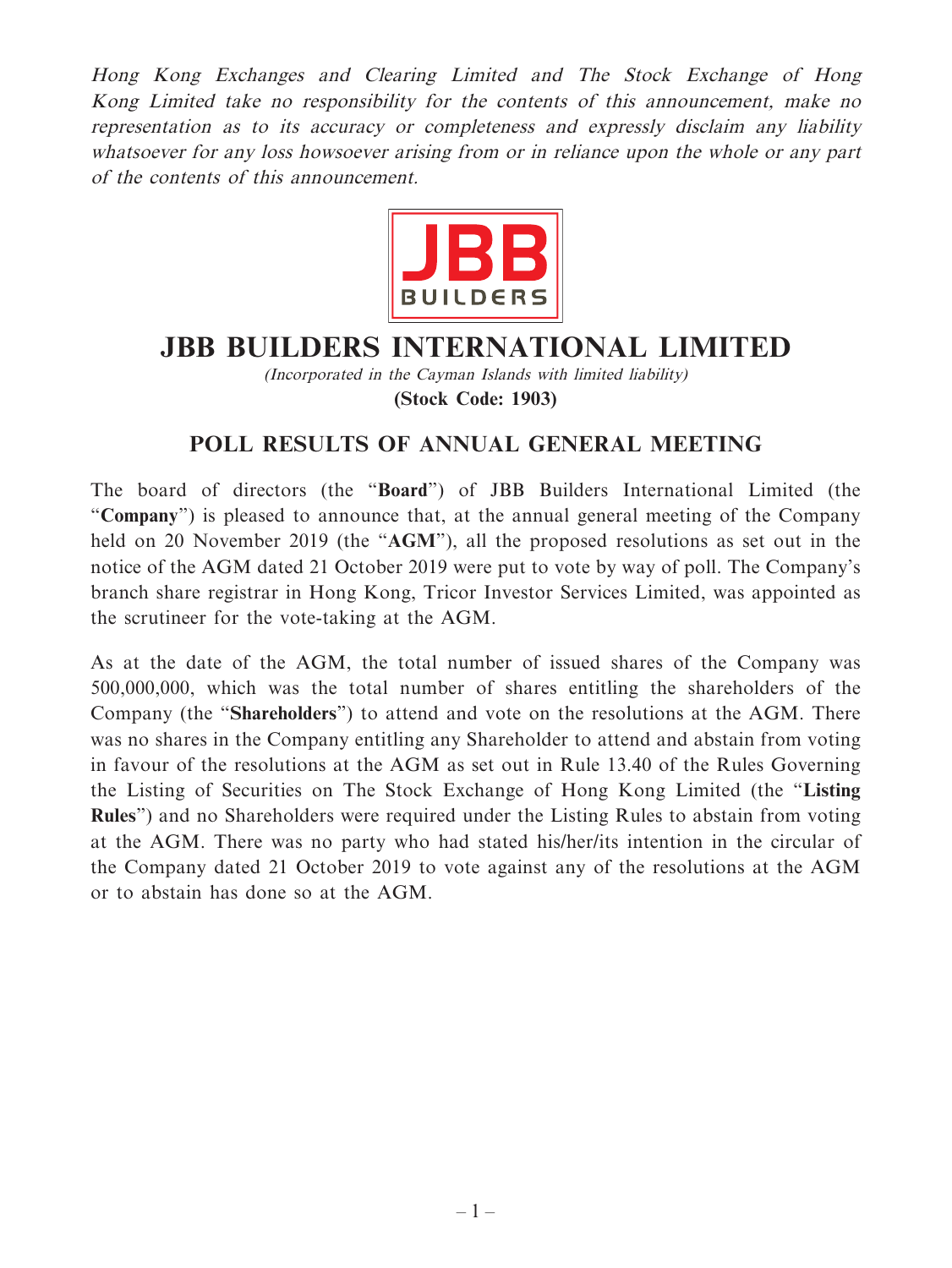|    |                                                                                                                                                                                                                                                           |                                                                                    | Number of Votes $(\%$    |                             |
|----|-----------------------------------------------------------------------------------------------------------------------------------------------------------------------------------------------------------------------------------------------------------|------------------------------------------------------------------------------------|--------------------------|-----------------------------|
|    | <b>Ordinary Resolutions</b>                                                                                                                                                                                                                               |                                                                                    | For                      | <b>Against</b>              |
| 1. | To receive and consider the audited consolidated<br>financial statements of the Company and its subsidiaries<br>and the reports of the directors of the Company (the<br>"Director(s)") and the auditor of the Company for the<br>year ended 30 June 2019. |                                                                                    | 413,239,050<br>$(100\%)$ | $\overline{0}$<br>$(0\%)$   |
| 2. | To consider and declare a final dividend of HK\$0.02<br>413,239,050<br>$\theta$<br>$(0\%)$<br>per share of HK\$0.01 (the "Share(s)") each in the<br>$(100\%)$<br>issued share capital of the Company for the year ended<br>30 June 2019.                  |                                                                                    |                          |                             |
| 3. | (a)                                                                                                                                                                                                                                                       | To re-elect Dato' Ng Say Piyu as an executive<br>Director.                         | 413,239,050<br>$(100\%)$ | $\overline{0}$<br>$(0\%)$   |
|    | (b)                                                                                                                                                                                                                                                       | To re-elect Mr. Lam Fung Eng as an executive<br>Director.                          | 413,239,050<br>$(100\%)$ | $\overline{0}$<br>$(0\%)$   |
|    | (c)                                                                                                                                                                                                                                                       | To re-elect Mr. Ng Chong Boon as an executive<br>Director.                         | 413,239,050<br>$(100\%)$ | $\overline{0}$<br>$(0\%)$   |
|    | (d)                                                                                                                                                                                                                                                       | To re-elect Datin Ngooi Leng Swee as a non-<br>executive Director.                 | 413,239,050<br>$(100\%)$ | $\mathbf{0}$<br>$(0\%)$     |
|    | (e)                                                                                                                                                                                                                                                       | To re-elect Mr. Tai Lam Shin as an independent<br>non-executive Director.          | 413,239,050<br>$(100\%)$ | $\overline{0}$<br>$(0\%)$   |
|    | (f)                                                                                                                                                                                                                                                       | To re-elect Mr. Wong Kwok Wai, Albert as an<br>independent non-executive Director. | 413,239,050<br>$(100\%)$ | $\boldsymbol{0}$<br>$(0\%)$ |
|    | (g)                                                                                                                                                                                                                                                       | To re-elect Ms. Chan Pui Kwan as an independent<br>non-executive Director.         | 413,239,050<br>$(100\%)$ | $\overline{0}$<br>$(0\%)$   |
|    | (h)                                                                                                                                                                                                                                                       | To authorise the Board to fix the Directors'<br>remuneration.                      | 413,239,050<br>$(100\%)$ | $\theta$<br>$(0\%)$         |

The poll results in respect of the resolutions proposed at the AGM are as follows: